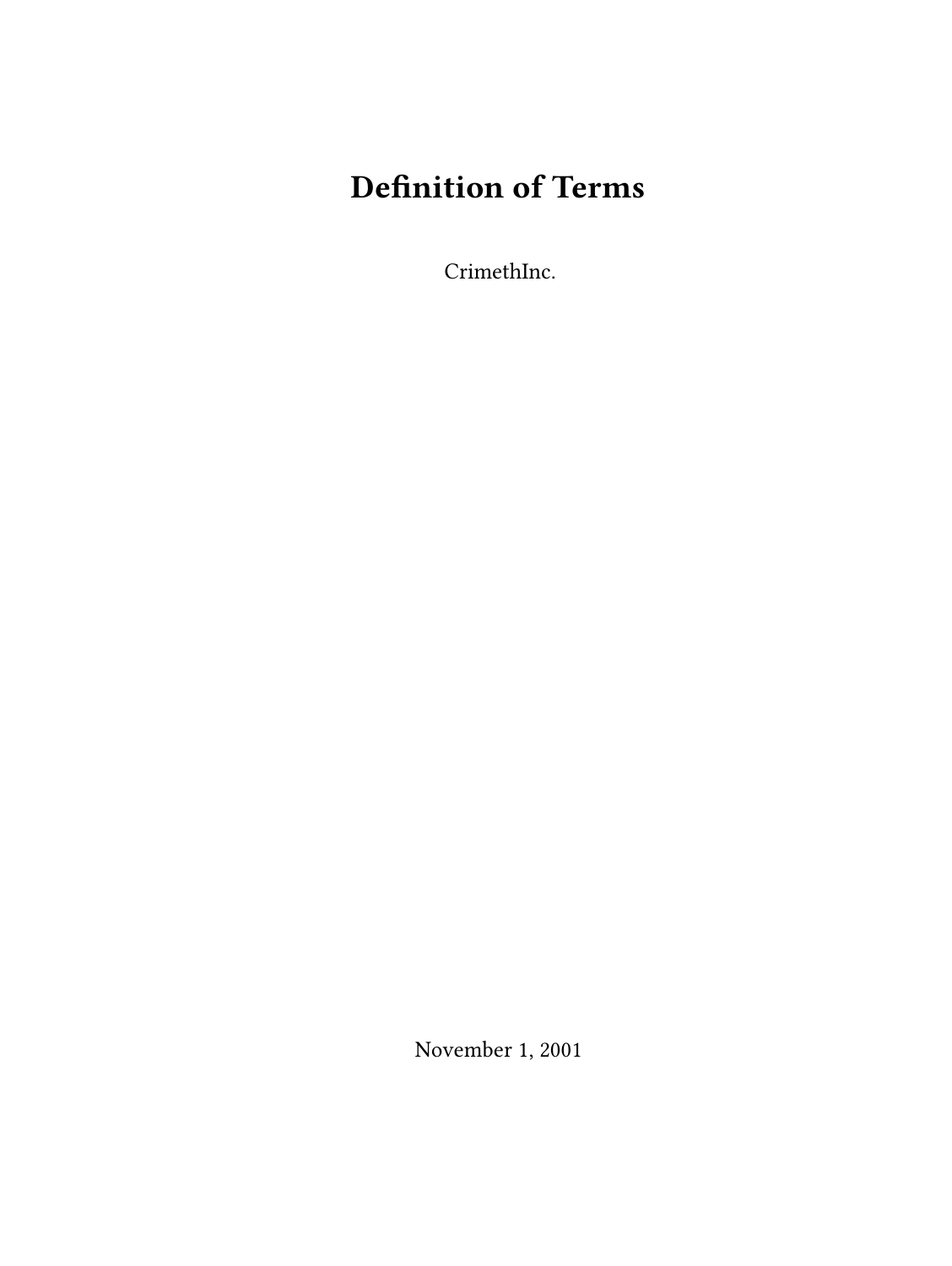## **Contents**

| 3                                                                                                                          |
|----------------------------------------------------------------------------------------------------------------------------|
| $\overline{4}$                                                                                                             |
| $\overline{4}$                                                                                                             |
| .5                                                                                                                         |
| .5                                                                                                                         |
| Work  not destinations. $\ldots \ldots \ldots \ldots \ldots \ldots \ldots \ldots \ldots \ldots \ldots \ldots \ldots$<br>-6 |
| -6                                                                                                                         |
| -6                                                                                                                         |
| -8                                                                                                                         |
| - 8                                                                                                                        |
| 9                                                                                                                          |
|                                                                                                                            |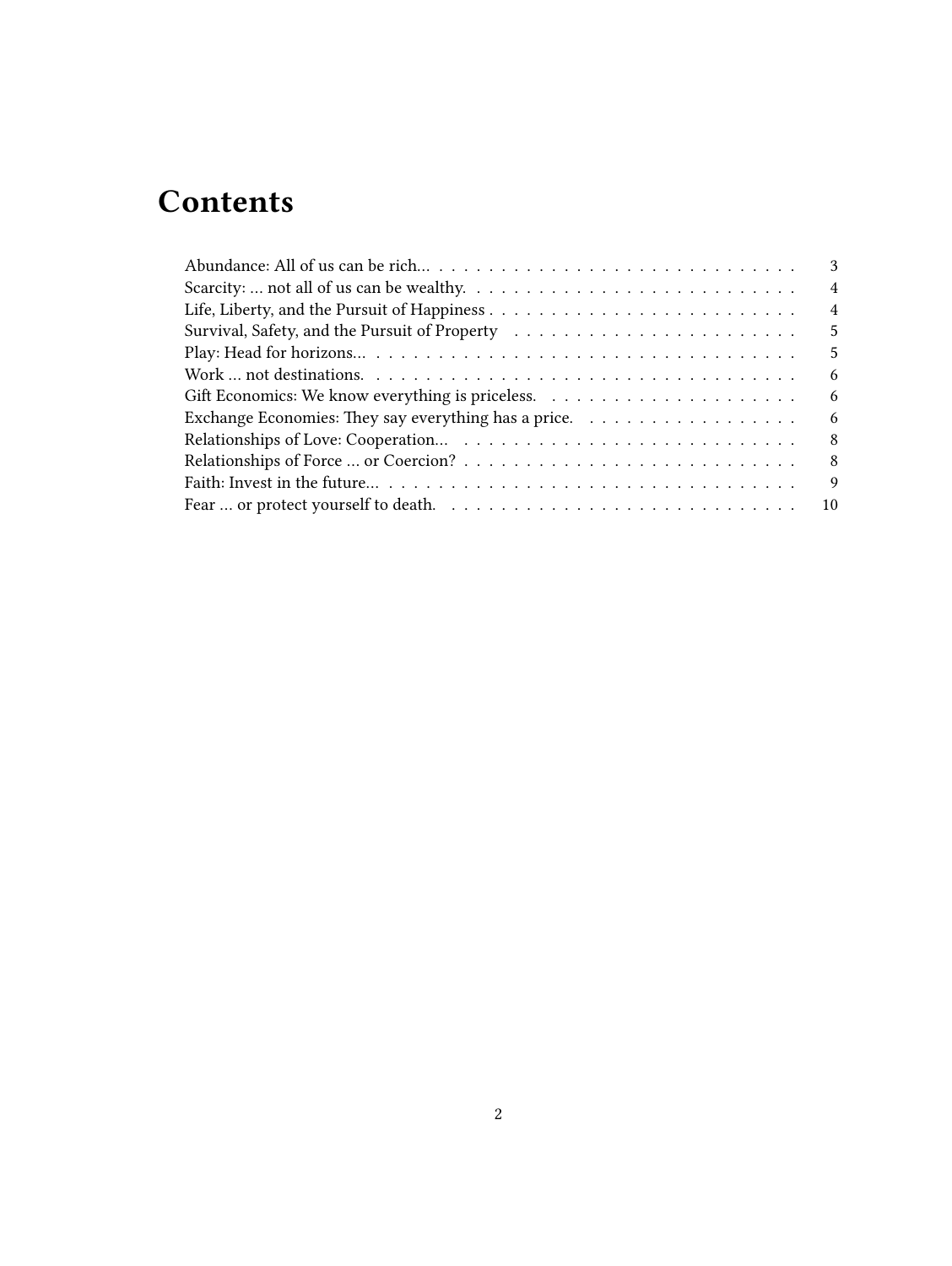In a totalitarian regime (whether it be political, like the Stalinist government of the Soviet Union, or socio-economic, like the corporate capitalism of our day), in which the whole of human relations is regulated, fragmentary resistance to any one aspect of that regime — environmental destruction, police brutality, child abuse, racism, employee ennui - can only fail. The totality itself must be contested, the basic paradigms as well as their specific manifestations… not in order to impose another totalitarian order, but to open new horizons for everyone.

For this, a resistance is needed which does not standardize those who participate in it, in which individuals can help each other to break free in the process of creating and exploring themselves. This sketch of six oppositions is not meant as a complete map of the world of human relations, but rather as a selection of tools for the woman or man engaged in her own analysis.

*— Nadia C.*

We move in spiral paths, imploding or expanding, relinquishing the world to become what we hate, or finding the faith to discover new worlds and loves. Alchemy is the process by which one moves from the vicious inner circle outwards…

### <span id="page-2-0"></span>**Abundance: All of us can be rich…**

Abundance and scarcity are not just measurements of the resources which exist to meet one's needs — they are different ways of regarding both the resources and the needs themselves… which become reflected in the world.

Abundant resources exceed the need for them; they may even multiply when utilized. Most of the things which set life apart from survival — love, friendship, confidence, imagination, courage, adventure, experience — are available in abundance: the more you partake of them, the more they are available to you and everyone else as well.

Scarce resources, on the other hand, exist in limited supply, and there may simply not be enough to go around. A scarcity economy is driven by the considerations necessitated by those conditions: in it, the "laws" of supply and demand are imposed first of all by a shortage, real or perceived, of needed goods.

It might seem that scarcity is simply an inescapable fact of life, but it's not that simple. Not all scarcities are imposed by circumstances — often, we impose them upon ourselves by the ways we assess and apply our assets. In our technologically advanced, post-industrial civilization, tools and amenities which were unheard of before are plentiful, yet most of us distinctly feel there to be a shortage of the things we need. This should not be surprising, for our social and economic systems depend on there not being enough for everybody. Everyone can have a full life  $-$  but not everyone can have a full wallet. Our society institutes scarcity and deprivation, by framing life as a desperate rush for limited material wealth and status.

They say the only free men are the hobo and the king. They are indeed the only ones who can claim to be lords of all they survey — though for utterly different reasons: the former possesses the entire world by releasing it, while the latter still owns only what he can conquer. Here we can see the paradigms of abundance and scarcity in action as philosophies of life. Likewise, the scavenger who thrives off the excess of his society sees opportunity and adventure where the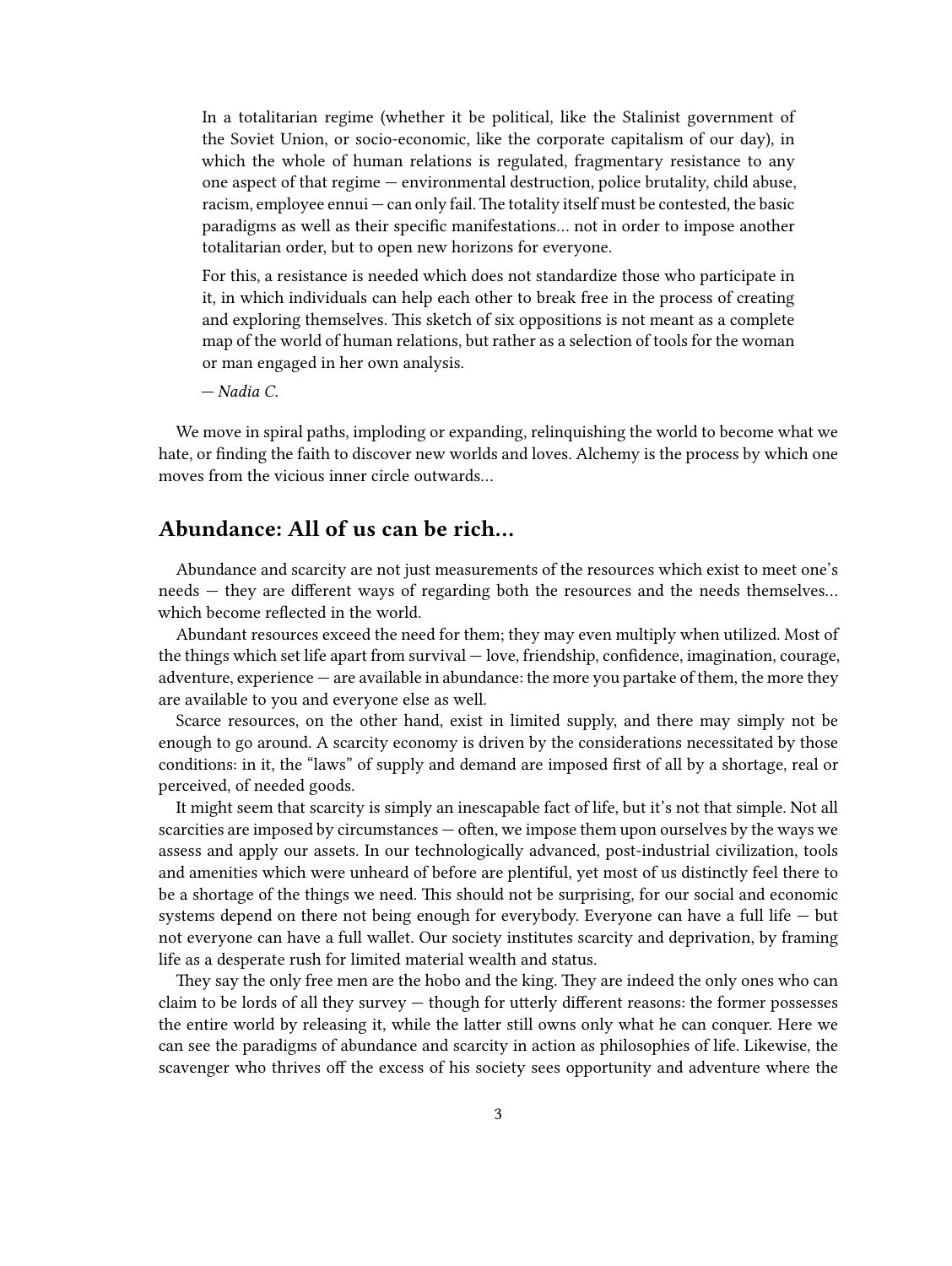executive sees only hunger and destitution; the non-monogamous lover sees love as something that only increases in richness and depth by being shared freely, while the possessive husband regards it as a precarious prize obtained by sacrifice and hard labor, which must be hoarded and caged; the would-be rock idol or movie star needs a million anonymous fans watching his actions to validate them (thus selfhood itself is subject to scarcity in a spectator society), while the woman in a supportive, egalitarian community generally attains self-confidence and happiness to the extent that she helps others around her do the same.

Once upon a time, humans lived in a relationship of trust with the earth, seeing it as a wellspring of abundance<sup>1</sup>: we ate fruit, which grew freely around us, naturally wrapped in a biodegradable peel and containing seeds from which more fruit trees would grow after the fruit was eaten. Today we eat candy bars, for which we must exchange our labor, of which supplies are strictly limited — and when we throw away the wrappers, manufactured from plastics and chemicals foreign to nature, we can be sure that we are adding to the slow accumulation of garbage that makes fruit trees more and more scarce. Ancient human beings lived in conditions of feast or famine, celebrating when their cups overflowed and whistling through leaner times, never having to diminish their faith in their resources by measuring them; for us, everything is a transaction, an occasion for computation and calculation.

Abundance and scarcity are above all the manifestations of opposing approaches to life: ingenuity or inertia, faith or fear. If we restructure our values and assumptions about what the cosmos has to offer us, we can enter a new world of plenty.

*13. The more you can recognize the opportunities of your life, the more you can take advantage of them.*

*24. The more you recognize the treasures life has to offer, the more you have faith in it to offer them.*

### <span id="page-3-0"></span>**Scarcity: … not all of us can be wealthy.**

*1. The less you trust the world, the less you recognize what it has to offer. 12. The less you recognize what the world has to offer, the less you trust it.*

#### <span id="page-3-1"></span>**Life, Liberty, and the Pursuit of Happiness**

Life is existence when it feels worth waking up for in the morning. Life is written about in epic poetry, love songs, Shakespeare's plays and sonnets; survival is treated in medical textbooks, urban planning reports, and ergonomics presentations. Life is glorious, heartbreaking, extravagant. Survival, without life, is ridiculous, burdensome, absurd.

*14. The more your life is in your own hands, the more it is an experience of liberty and pleasure.*

<sup>&</sup>lt;sup>1</sup> Paleolithic man [sic], a hunter/gatherer who understood the value of sharing and mutual assistance, had nothing, why hoard things when the whole world is yours? Later, Neolithic man, who toiled in the fields, sometimes produced a surplus, which he bartered with others, and thus for him a shift occurred from being in the world to having things, mere parts of the world. The hunters and gatherers never curbed their materialistic impulses — but they never made institutions out of them. Economic Man is a bourgeois construction, the result of ten thousand years of subjugation: that is to say, etymologically speaking, living under the yoke.-Finnegan Bell's *Hunters and Gatherers Through the Ages*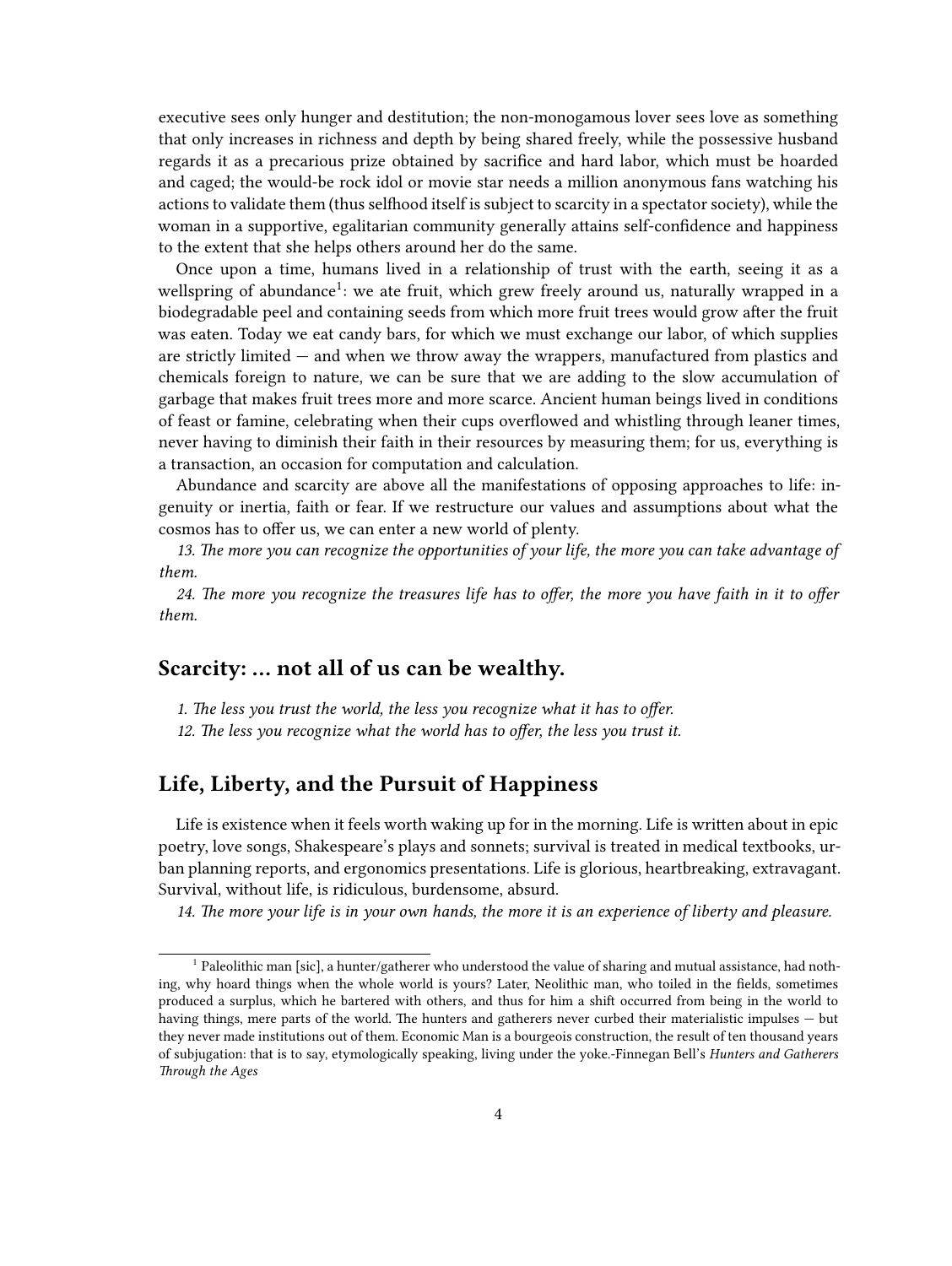*19. The more full and free life is, the easier it becomes to recognize all the opportunities and treasures it has to offer.*

#### <span id="page-4-0"></span>**Survival, Safety, and the Pursuit of Property**

Survival is life reduced to imperatives, whether they be biological (get air to breathe! get food to eat! get laid!) or cultural (get air conditioning, to be comfortable! get a television, to keep up with what's going on! get a sports car, to attract a mate!). It's often ambiguous which class a given mandate falls into, as in the case of the computer programmer who cannot feed himself without a can opener; but the essential character of these needs is that they appear non-negotiable.

Survival resources tend to be seen as scarce — there's only so much food, water, housing, medicine in the world; but as the famous tramp once responded to the predictable query of a bourgeois man ("you've got to eat, haven't you?"): "yeah, but not as often as you eat."

Our era is characterized by ever-increasing standards of survival. The minimum "standard of living" to participate in society is always mounting, and it's a full time job keeping up: getting the new format for video-viewing, learning how to use the new computer program, treating yourself with the new antidepressant… This constant technological and subsequently cultural acceleration is the consequence of an economic system based on contention, in which constant innovation is necessary both to sell new products and to keep up with everyone who uses them.

All indications suggest that people spend more time working to meet their "basic needs" today than ever before: prehistoric human beings spent the greater part of their days in creative leisure, while with all our labor-saving devices we waste most of our lives earning the money to pay for them, using them to mow the lawn, waiting in traffic to buy more batteries for them. And of course, the more time we spend providing for mere survival, the less time we have to live.

- *2. The more you think you need to survive, the harder you have to work.*
- *7. The less you live, the less you can recognize what the world has to offer.*

#### <span id="page-4-1"></span>**Play: Head for horizons…**

Play is what takes place when all the problems of survival have been solved and there is energy left over. Play is not constrained by external demands — the player establishes her own values and meanings in the course of acting. Play takes place in a condition of freedom — rather, it is the condition of freedom. In play, the individual interacts with the forces around her rather than reacting to them, creates the context for her actions as she acts rather than being shaped by the situation: it is thus that self-determination is possible. You can see play today in the collages on teenagers' walls, in the eccentric furnishing of squatted buildings, in the break between skirmishes with the police when the insurgents dance, in the movements of lovers' bodies together.

The resources for play are available in abundance. As a general rule, the more one plays, the more others are enabled and encouraged to play; true playfulness is infectious. One can't play at the expense of others for long — being "free" at such a price ends up taking a lot of work, as in the case of the "successful" executive, and doesn't lend itself to much real, spontaneous play, as the ennui typical of the trust-fund playboy demonstrates.

It's ambiguous whether many of the things currently called "play" actually are: Is it play when a businessman goes golfing with his boss? When a group of young men play basketball together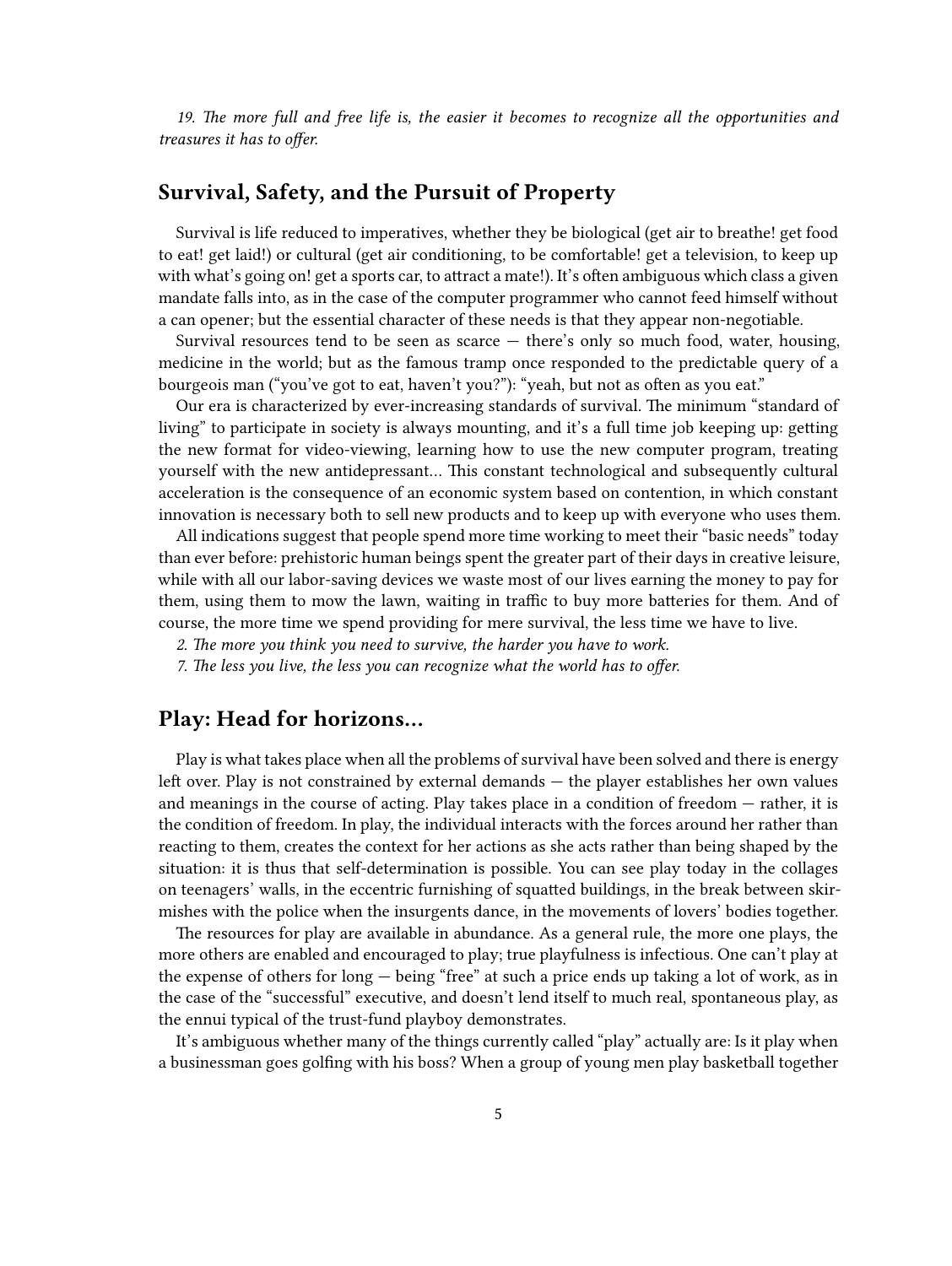according to a strict set of rules, with a struggle for dominance as an ever-present subtext? How about when a young man comes home from work so exhausted that he doesn't have enough energy to do anything besides "play" video games?

Children, on the other hand, come into this world knowing all about play  $-$  at least until they've spent a few years cooped up in small rooms with the television on. We can recapture that lost innocence, for them and for ourselves, by approaching everything we do as a game rather than a struggle or responsibility  $-$  by creating environments in which we can run wild. For the best-kept secret of capitalism is that play activities can also provide for our survival needs: except in extremities, work is unnecessary.

*15. The more pleasure you take in your activities, the more willing you are to share the fruits. 20. The more you approach life as a game, the more full and free it becomes.*

#### <span id="page-5-0"></span>**Work … not destinations.**

Work provides for survival, nothing more. It always appears as a response to necessity, whether it be the need for food and shelter and life insurance, the establishment of social status, or the obligation of the Protestant work ethic. Work answers to imperatives; play creates its own rules.

*3. The more you work, the more you feel the need to be compensated for your sacrifice.*

*8. The more you work, the less you live.*

#### <span id="page-5-1"></span>**Gift Economics: We know everything is priceless.**

In stark contrast to exchange trading, gift-giving is its own reward. In a gift economy, which exists whenever anything is freely shared and no score is kept, the participants receive more the more they bestow. Everyone who has shared a real friendship or a morning of incredible lovemaking knows intuitively that when the option opens, human beings return to this natural relationship.

This is a challenge to find and share the trust and responsibility it will take to reinstate this as the basis of all human affairs, as it was before the cancer of avarice took hold.

**My liberation, my delight, my world itself begins where yours begins. Nobody can command my services because I have, of my own, pledged to give all — and gratuitously, for that is the only way to give.**

*16. The more able you are to share freely with others, the more they share with you, and the more you are thankful for their existence and open to their beauty.*

*21. The more freely you give and receive, the more your life can be a game rather than a struggle.*

## <span id="page-5-2"></span>**Exchange Economies: They say everything has a price.**

Liberty ends where economics begins. Get your money's worth — earn your keep — there's no such thing as a free lunch $^2$ : exchange economics posits life as a zero-sum sport between bargainers who maneuver to outbid and outwit each other in order to gain control of more fragments of the world. Free trade, the free market — these are oxymorons: where systematized competition

 $2$  Editors note  $-$  Ha!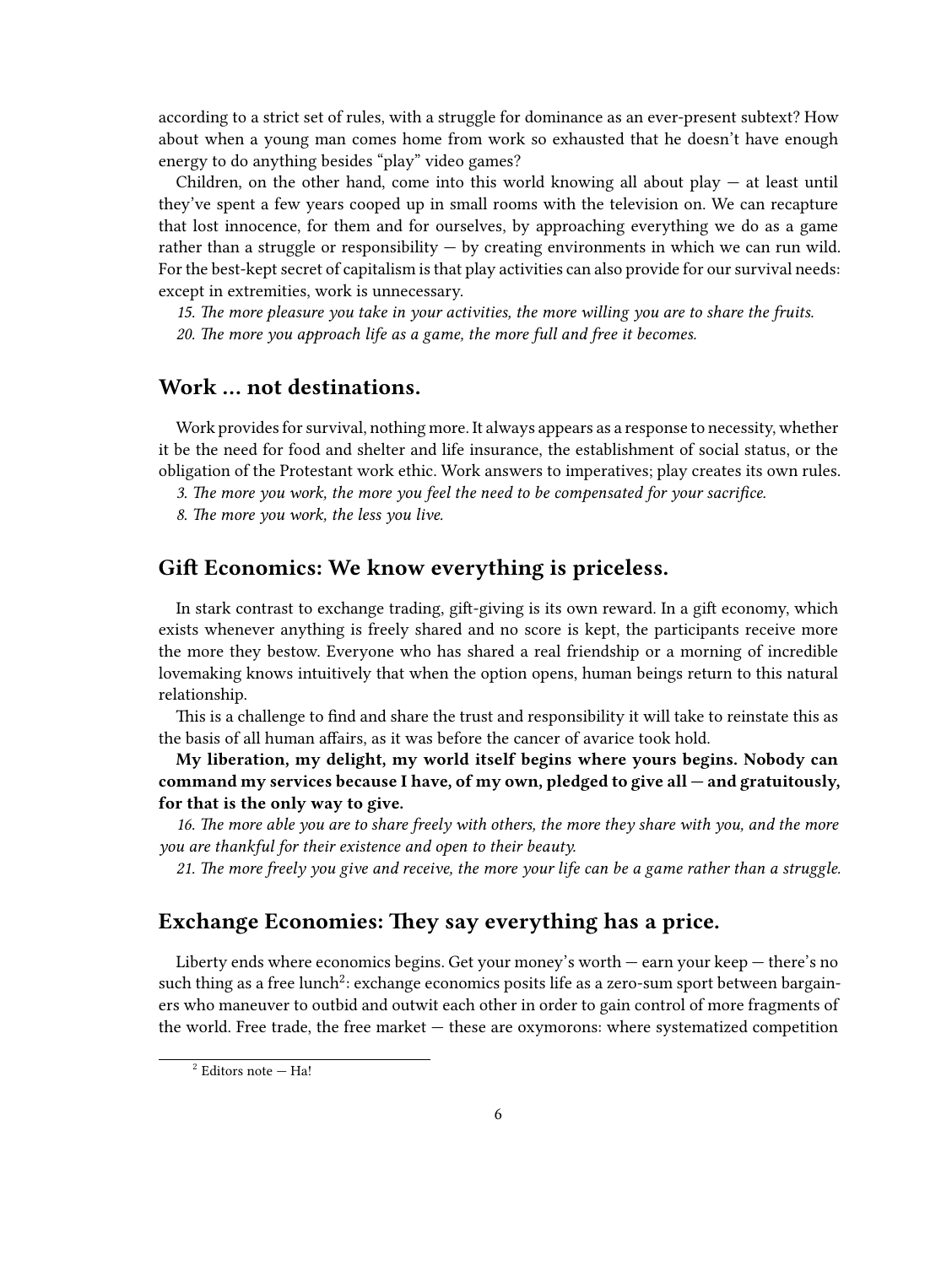is free to bend all humanity to its prerogatives, ultimately no one is free to focus on anything else.

Exchange-economics thinking presupposes a one-dimensional scale of value, according to which everything can be appraised: if an avocado costs a dollar, and a new sports car costs \$20,000, then a sports car must be worth exactly twenty thousand avocados. But such equations are absurd. Can you calculate the financial value of a friendship, the exchange rate of a clever joke for a meal tenderly prepared, the comparative worth of the sound of birds singing in the trees against the current market value of lumber? Those who would measure such things miss everything that is beautiful and unrepeatable about them; once one recognizes this, it becomes clear how pathological such calculations are in any context. As if one could "deserve" life in all its complexity and magnanimity in the first place — let alone good or bad fortune, the moment of stillness at sunrise, the flavor of avocados, the sensation of riding in a speeding car! This is simply not the way the world works — anyone who has lived and paid attention knows the best and worst things life has to offer are things no one could ever earn. To assess the commercial value of experiences and sensations, let alone trade in the very lives of the human beings around you with an eye for your own advantage, is to flatten the world for yourself and everyone you touch.

The machinery of exchange eats quality and shits out quantity, enslaves process to despicable product, teaches that practical necessities and moments of joy and spiritual redemption alike must be earned. There is something of the old Christian theology of guilt and salvation in the ways those who hold stock in the values of exchange speak of hard work and entitlement. For these people, anything free is suspect at best — nothing obtained without sacrifice, without an exchange can be worth anything  $-$  and the act of paying for things, with the compensation they have received for abdicating their lives, is itself more important than anything they could buy: it is the way one buys oneself out of the hell of "valuelessness" to which the tramp and the adventurer are assigned, not without a little jealous spite. For them, human beings do not "deserve" happiness, comfort, even existence itself, unless they pay for it with suffering<sup>3</sup>. It should come as no surprise that many workers see things this way: if they didn't, they would have to face the possibility that they have been wasting their lives.

Likewise, those who would refuse this system of exchange are confronted with the same accusations of valuelessness by their own bodies, when they find that they cannot get food to eat or a soft place to sleep unless they give up some part of themselves for it.

For once some people in a society begin hoarding and trading for their own benefit, all who interact with them must adopt the same miserliness and self-interest to survive — and the most ruthless ones inevitably end with the most power, just as magnanimity and largesse find themselves disenfranchised. The world now waits for a new generosity which can defend itself.

*4. Force is always present where exchange must be negotiated, where giving is not practiced for its own sake.*

*9. The less freely you give and receive, the harder you have to work to provide for yourself.*

<sup>&</sup>lt;sup>3</sup> We, on the other hand, don't think much about deserve anymore; we ask, instead, what would be best for everyone, and leave it at that. Revenge doesn't interest us, being, as it is, just another from of exchange.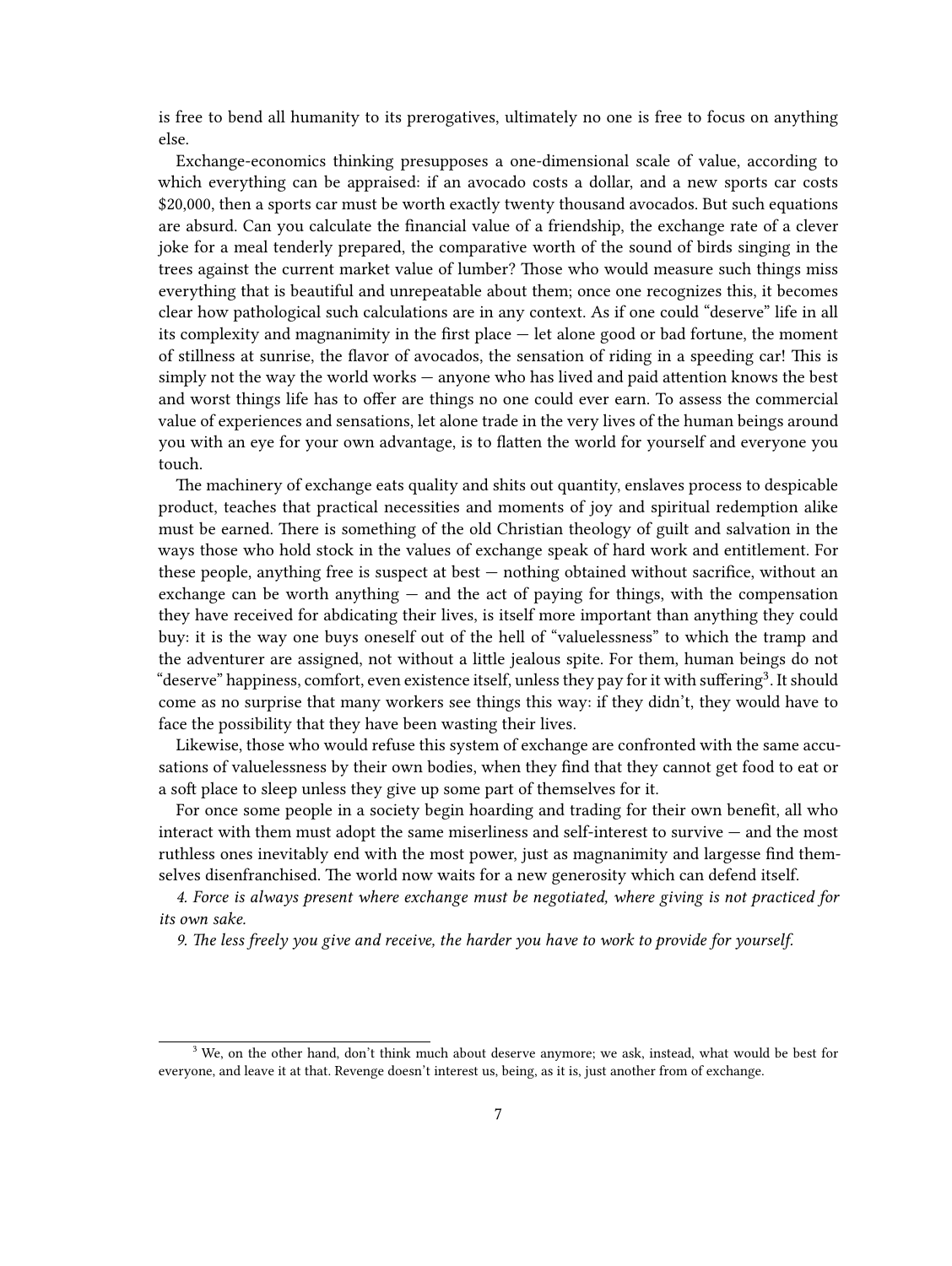#### <span id="page-7-0"></span>**Relationships of Love: Cooperation…**

Love is secure, fearless, generous. Love does not make demands or judge according to standards — love celebrates, consecrates the unique, makes beauty and beautiful. To feel love is to be grateful for the whole of the past, present, and future, to feel for a moment that there is a sense to one's existence. To be in love is not to be deluded or destitute, but to gain a sixth sense with which to perceive the real splendor of the universe. To experience love is to be connected directly to the tragedy of existence — which is not that there is not enough beauty in this life, but that none of us has the breadth or depth of self, or the time on this planet, to fully savor the magnificence the world lavishes upon us.

Love makes war upon any peace which in fact is war systematized and concealed, for love is a ruthless enemy of senseless conflict and waste. It is love, of liberty when not of one's fellow beings, that makes it possible for us to coexist in pursuit of our own desires rather than languishing in thrall to that fat old god Discord. Those in love come to identify each other's needs with their own, ultimately making no distinction, and overcoming the self/other dichotomy that is at the root of Western alienation: thus in love we find a way to surpass ourselves, to exalt each other and ourselves in the course of living.

**Beauty must be defined as what we are, or else the concept itself is our enemy. Why languish in the shadow of a standard we cannot personify, an ideal we cannot live?**

To see beauty is simply to learn the private language of meaning that is another's life: to recognize and relish what is.

*17. The more you feel love and gratitude, the more you trust.*

*22. The more you feel love and gratitude, the more you can give freely.*

#### <span id="page-7-1"></span>**Relationships of Force … or Coercion?**

When you live in fear, the only way to approach the world that makes sense is with a gun in your hand. Just as the ones who see scarcity everywhere they look create a world of shortages, those who depend on force to relate to others create a necessity for it; and those born into this world of coercion inherit the cycle.

Coercion comes in more subtle forms than rape, "peace-keeping" bombings, economic sanctions. It comes camouflaged as body image standards (which even masquerade as "health" standards), psychological pressures that influence people to repress their desires, laws enforced by public opinion as well as thugs in uniform. It may be disguised as a seemingly trivial argument between friends (for anyone who seeks to establish rank, even in knowledge of trifling things, seeks a lever with which to exert force on his fellows), or that quiet self-mutilation which lovers and relatives sometimes use to manipulate each other — the inverse and identical twin of macho aggression.

Some call this a democracy — did you get to vote on what the billboards you pass every morning say, what they go on repeating inside your head all day, the trees they cut down by your house to make room for the new gas station? How about the preservatives they put in the food you eat, or the conditions in the factories that produce them? Your wages at work, or how much money the I.R.S. takes from you? These aren't just inevitable "facts of life" — they are the manifestations of conflict as the system of human relations, every man for himself and force against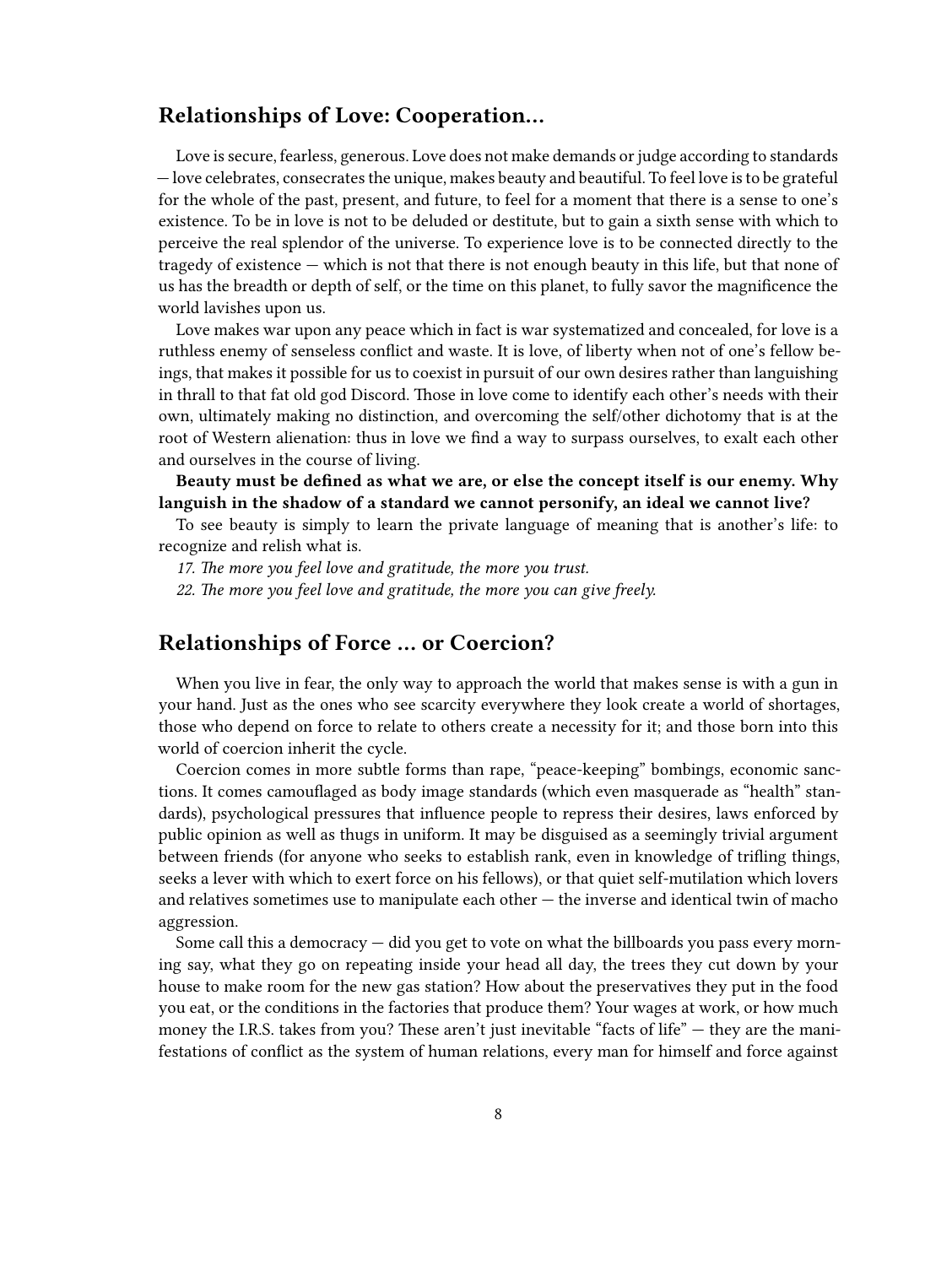us all. The leagues of intimidating red tape and the battering of women, the biased news coverage and the inhumanity of factory farms, the jockeying for ascendance between colleagues and countries, all these are simultaneously expressions of the strife at the heart of our civilization and weapons which, used by factions fighting for survival on its terms, perpetuate it.

Living under the reign of coercion strips you of your faith, leaves you ready to use force on others, to treat them as the world has treated you. It is well known that the playground bully acts out of feelings of worthlessness, that the teenage hoodlum is moved to vandalism by insecurity and neglect; how much self-loathing and desperation must then be in the hearts of the moguls and power-brokers, whose machinations it is that keep the global market running? Whether dishwashers or directors, all who cannot feel safe enough to create and pursue their own dreams seek compensation in wealth, status, or more overt forms of power over others.

Thus a mindset develops in which all human relations are seen as a conflict between mutually exclusive interests. It's no wonder many people have a hard time imagining how human beings could live without the coercion of [what they have been taught to see as] "beneficial" forces. But competition, combat, struggles of all kinds are barriers to freedom, for they impose their demands upon all who are subject to them, distracting and simplifying without quarter. The terror-mongers insist that hierarchy is necessary to protect us from the violence inherent in our species — but hierarchy is simply the expression of the violence intrinsic to this system. The fact that hierarchy can be absent — between friends, in moments of mass teamwork, in other societies — is proof that we can live without such violence, too.

Ultimately, any conflict comes down to relations of force — even those known, up to this point, as revolutions. Our dream is not to win another war, but to stage a total revolution, a war against the condition of war, on behalf of those beautiful moments when people can be thankful for each other's existence.

*5. The more you depend on force, the more you have to fear. 10. The more you depend on force, the less you can give and receive freely.*

#### <span id="page-8-0"></span>**Faith: Invest in the future…**

One either invests oneself in the present, or the future: either reacts to existing circumstances and their demands, or acts to change them. You can spend all your energies surviving according to the terms set by the market economy, the expectations of parents and peers, the force of your own inertia — or risk everything to make those considerations obsolete.

Faith is the opposite of superstition. Faith means believing in the boundless possibilities of the universe  $-$  and setting out to explore them. It means knowing that if you leap off a cliff, you're bound to land somewhere. Faith means trusting that the world is wider and richer than you could possibly see from this point, and therefore not feeling pressure to plan out the rest of your life from here. Better to sketch a route to the horizon: from there, you'll be able to make out new vistas, and make new plans accordingly. Heaven help the people who make long term plans today and stick to them, whose lives will never be greater than what they can imagine right now!

Faith enables you to rely on your intuition when you need to: instead of being trapped by what you know, you do what you need to do. Faith gives you power over your fear. Whether you are confronting a police line or giving birth to a child or a song, faith is indispensable for capital-L living.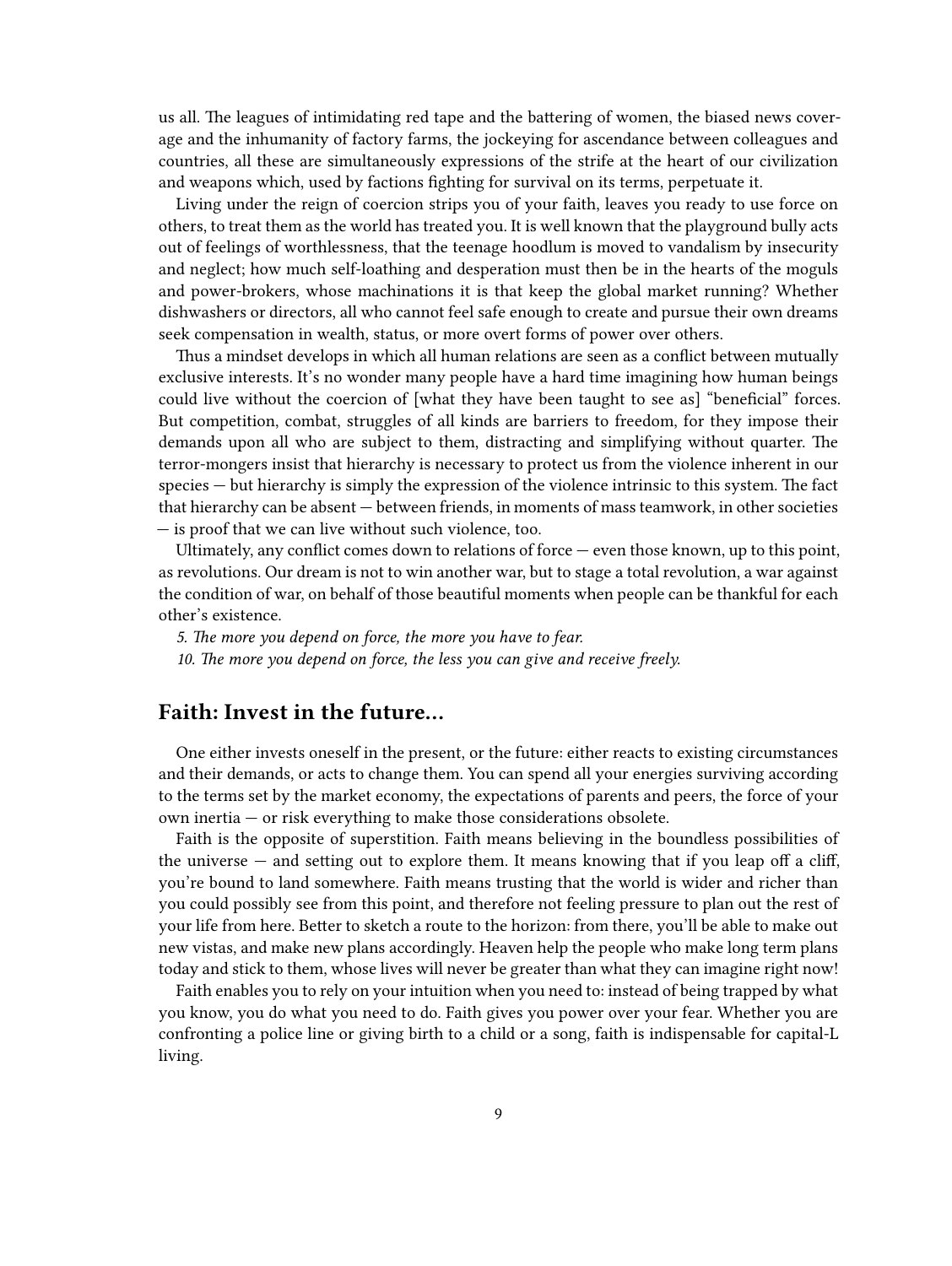- *18. The more you trust the world, the more wonderful things you recognize in it.*
- *23. The more you trust, the more you can feel love and gratitude.*

## <span id="page-9-0"></span>**Fear … or protect yourself to death.**

The one who lives in fear moves only to consolidate the present. He is not capable of free action — he is too busy reacting in advance to things that haven't even happened yet. He can only conceive of the future  $-$  any future  $-$  as a threat. He trusts nothing to chance, and thus chance cannot entrust him with more than he already has.

It is fear which lies at the bottom of all violence and struggle. When one trusts her companions and the world around to provide, if not what she thinks she needs, at least something equally weird and wonderful, she too can be gentle and generous. If she feels threatened by them, she grows defensive and aggressive, strikes out blindly, becomes possessed by resentment and cruelty. Vengeance becomes her greatest motivation, more powerful than any other desire: anything to take revenge upon this world which has made her feel so unwelcome and worthless. Acting on these impulses, she spreads them to others like a plague. Fear, like faith, is self-perpetuating until something breaks the cycle.

Ask yourself — are you living deliberately? Do you approach risk willfully, or do you deny yourself because of fear? What are you afraid of? What are you saving yourself for? Do you own your body? Do you own your experience? Don't save yourself. Don't spare yourself. Preservation of the body or the tender sensibilities is futile — we all die someday. The question is what happens first.

There are two possible responses to fear. One is to cower. The other is to follow your fear, to use it as a guide, to track it out past the limits of the world you know. Some things can't be written or told. Go search.

*6. The more you fear the world, the less you recognize what it offers you. 11. The less you trust, the more you depend on force.*